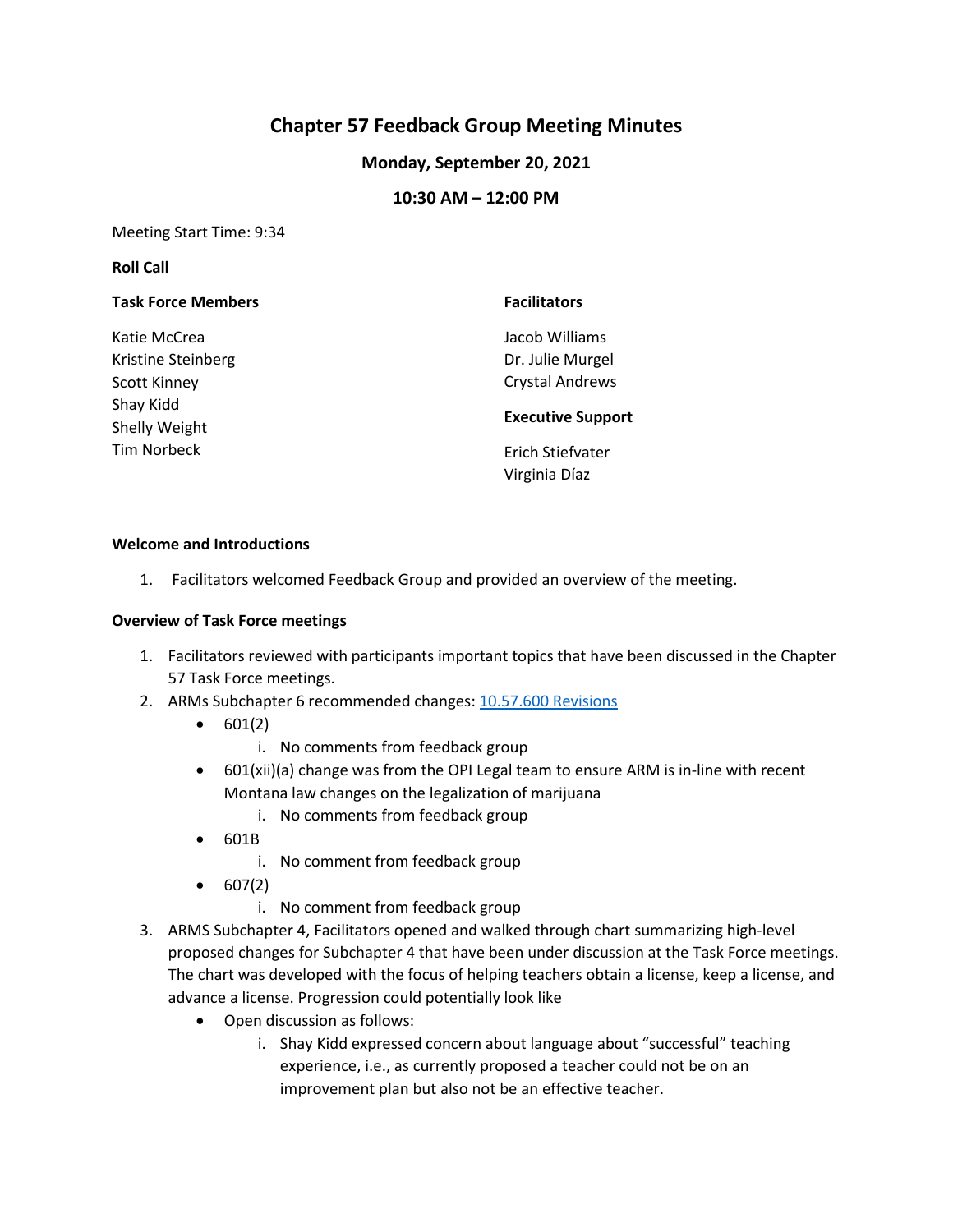- 1. Jacob Williams pointed out the language "w/o being placed on improvement plan, onus on local district"
- ii. Kristine Steinberg expressed concern about teachers with expired licenses but with experience being required to teach three years on a provisional license. Seems very limiting and seems to penalize people who have taken a break from teaching.
	- 1. Julie Murgel clarified that a provisional license is given to anyone applying for a Class 1 or Class 2 license who has an expired license.
	- 2. Kristine Steinberg reiterated concern that a person with teaching experience would have to teach three more years before getting a Class 2 (standard) or Class 1 (license).
	- 3. Julie Murgel floated possibility of having a 5B license (similar to 5A used when an applicant meets all requirements but passing the Praxis) in which an applicant meets all requirements except recency requirements.
- iii. Shay Kidd asked about how the Praxis score recalibration factors into licensure.
	- 1. Julie Murgel noted that applicants with scores prior to the recalibration were grandfathered in.
- Provisional license regarding proposed new language "Montana approved" regarding internships in the provisional licensure pathway and asked participants for comment. Noted that the language would seem to prevent applicants pursuing preparation through flexible programs offered by non-Montana programs such as those offered by Western Governors University (WGU).
	- i. Scott Kinney noted that he has supervised over 12 student teachers pursuing preparation through WGU. Stated WGU has 400-500 MT students enrolled who are pursuing education degrees/studies. He likes WGU's student teaching module. Discussed example of challenges faced by Spanish teacher who wanted to teach math. Couldn't find courses she wanted over the summer from a Montana college or university, so took courses at WGU and negotiated an internship through MSU. Eventually the teacher took a job at Kalispell where she could earn more money.
	- ii. Jacob Williams noted absence of flexible learning options at Montana educator preparation programs.
	- iii. Kristine Weinberg acknowledged lack of flexible options and that "Montana approved" language is problematic but noted importance of providing a measure of assurance and protection to candidates that if they complete an internship they will be qualified for licensure and employment in Montana.
	- iv. Shelly Weight suggested replacing "Montana approved" with "OPI approved."
	- v. Jacob Williams noted that addressing the wording would have to be tackled in Subchapter 1, where definitions are provided. He noted that will be part of the Task Force's discussion as it looks at Subchapter 4
- Jacob Williams highlighted in chart proposed language about requiring completion of a Montana teacher mentoring program at a school for a licensure holder to move out of a first (initial) tier of licensure and asked for comments.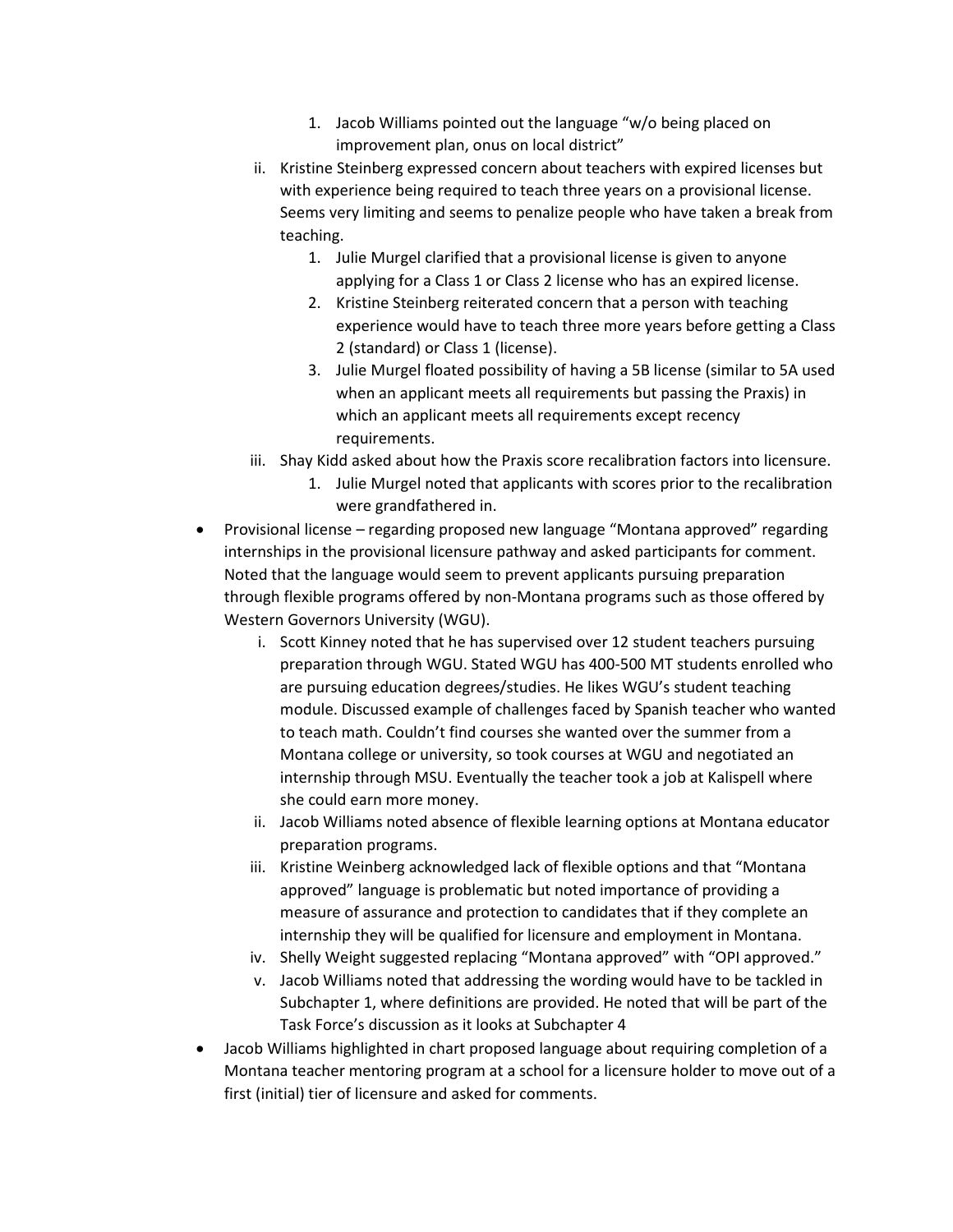- i. Kristine Weinberg requested clarification around the proposed first and second tiers; what is their intent.
- ii. Jacob Williams noted the proposed first and second tiers is to find a home for the proposed requirements for licensure holders to complete a Montana teacher internship program.
- iii. Shelly Weight asked what the incentive would be for a person to move between the first and second tier.
- iv. Julie Murgel described the tiers as an attempt to allow for the inclusion of a mentoring program. She added that as currently under discussion at the Task Force this mentorship completion would be required of everyone; any provisional or initial licensure applicant would need to complete a mentorship program before earning a standard or professional license; all license applicants would stay in the first tier until they complete the mentorship program.
- v. Kristine Weinberg asked about the incentive for educators to move between the first and second tiers and noted that without a time limit and making the first tier non-renewable, people could just stick with the first tier and then work towards the third tier, bypassing the second tier (and the mentorship requirement). Pointed out that this is setting up barriers for applicants; suggested there may be other ways to structure a mentorship program tied to licensure to help retain teachers.
- vi. Julie Murgel posed question to Feedback Group members about if mentorship could/should live in Chapter 57? Noted it currently lives in Chapter 55 (school accreditation). Asked what the group thinks of also making it a component of Chapter 57.
	- 1. Shelly Weight said it would be a barrier to licensure. Mentorship should be at the school level; doesn't belong in Chapter 57.
	- 2. Scott Kinney agreed; feels like requiring the internship would be a mandate to districts, many of which already have mentoring programs.
	- 3. Shay Kidd expressed concerns about what mentorship would look like in rural districts with few teachers. Would OPI provide resources when there are no senior teachers around to provide mentorship?
- vii. Jacob Williams added language to chart to say that first-tier license would be for two years and non-renewable.
	- 1. Kristine Weinberg commented that this change would address the issue, although she does not necessarily agree that it should be done.
- viii. Jacob Williams relayed to group conversation from last Task Force meeting about if requiring the internship for licensure puts a burden on the licensure applicant that he/she has no control over (i.e., what happens if their employing district doesn't offer a mentoring program?).
- Jacob Williams noted that in the proposed changes to Subchapter 4 anyone from out of state with a valid, current license would get a Montana license.
	- i. Scott Kinney expressed support for this.
- Kristine Weinberg pointed out that changing language away from "Montana approved" to "state approved" program would require looking at definitions in Subchapter 1.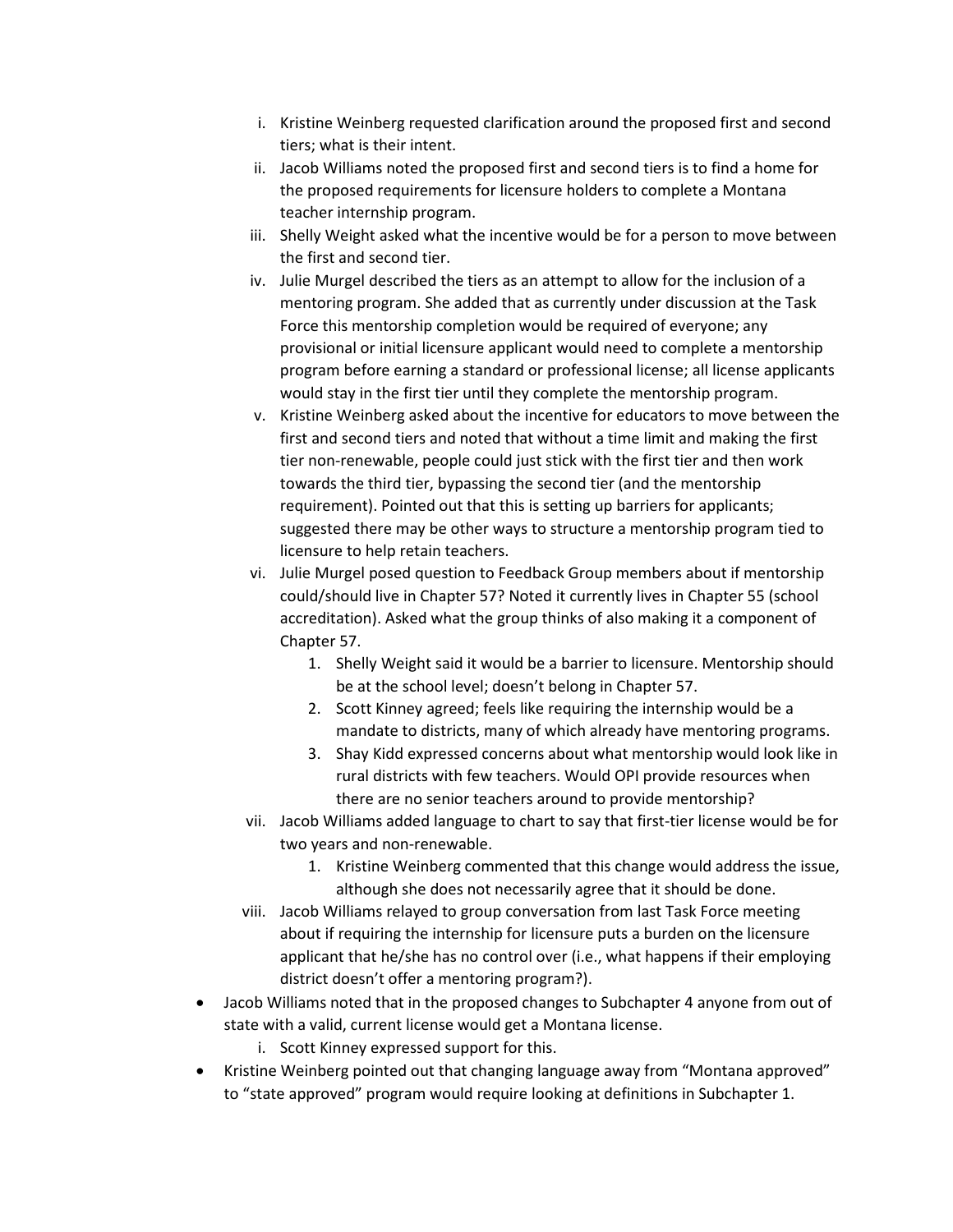- Jacob pointed out that in proposed third of licensure an applicant could earn National Board Certification in lieu of a master's degree.
- Shay Kidd noted need to adjust language between the three tiers to clarify the three years of experience.
	- i. Jacob Williams adjusted wording on chart to match suggestion.
- Jacob Williams summarized proposed changes for teachers to add endorsements and asked Feedback Group participants for their responses.
	- i. Kristine Weinberg noted changing thoughts from Task Force about the Praxis; sometimes people seem to want to keep it and other times they want to get rid of it. Does not think it should be applied across the board; may need to vary by endorsement area. Gave examples of a high-school science teacher wanting to add a math endorsement versus wanting to add an elementary education endorsement; seems too fundamental of a switch to just allow them to earn the elementary endorsement simply by taking the Praxis.
	- ii. Julie Murgel concurred that some deeper thinking would be needed on this point; some requests to add endorsements are more a stretch than others and simply requiring the Praxis may not be adequate.
- Kristine Weinberg asked about the proposed 60 professional development credits as an alternative for recency requirements. How would they be offered and approved? Would they align with renewal credit requirements?
	- i. Shay Kidd also expressed concern about the 60 hours of approved PD and said it needs further definition. Are there state-provided PD units that would suffice?
- Shay Kidd asked about the language of a teacher requiring to complete "full-time" teaching in a subject to earn an endorsement.
	- i. Julie Murgel clarified that "full-time" is defined in Subchapter 1; a teacher could potentially earn experience towards an endorsement by teaching in the desired endorsement area while still meeting other teaching responsibilities.
- Kristine Weinberg noted potential for districts to keep rotating non-endorsed staff through a position to avoid an accreditation ding. Does this set up a diversion for districts? Issue of teachers teaching out of endorsement areas now often resolved with provisional licenses and internships. Would districts abuse this new option and/or not support educators to acquire experience to earn an endorsement?
	- i. Shay Kidd noted experience option could move a district towards the "bad list" of accreditation but that it also provides a pathway away from the bad list.
	- ii. Julie Murgel noted that revisions to Chapter 55 (school accreditation) could be made to react and respond to changes made in Chapter 57 regarding teachers teaching out of endorsement areas.
- Kristine Weinberg expressed concern about defining success in terms of teaching experience and the Praxis, and noted difficulty of determining if and how a teacher is successful. For example, completing three years of teaching in an endorsement area doesn't necessarily mean the teacher is good at it.
	- i. Shay Kidd suggested there be some measure of growth; e.g., offering a pre- and post-test to teachers teaching out of endorsement areas to make sure they are showing progress in teaching the content of the endorsement area.